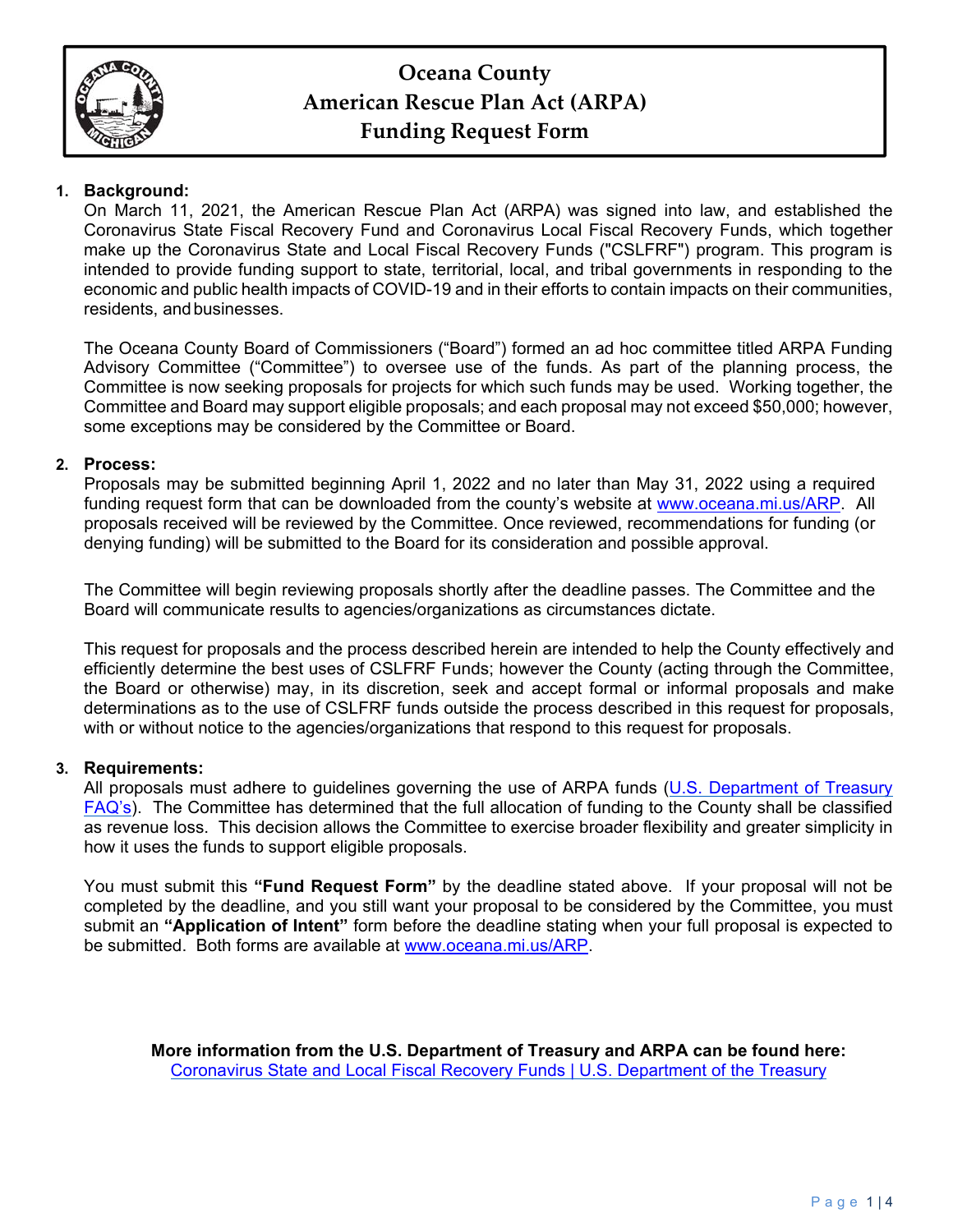

### **OCEANA COUNTY AMERICAN RESCUE PLAN ACT (ARPA) FUNDING REQUEST FORM**

**Proposal # (Internal Use):** 

Oceana County Administrator's Office<br>**100 State Street, Hart, MI 49420** (231) 273-6701 **100 State Street, Hart, MI 49420 (231) 873-6701**  Website: www.oceana.mi.us/ARP mail: countyadmin@oceana.mi.us

Proposals must be completed in full to be considered. Completed documents may be sent electronically or by mail using the information above.

#### **General Information**

| Agency / Organization                        |                         | <b>Primary Contact Person</b> |       | Tax Exempt Organization? |
|----------------------------------------------|-------------------------|-------------------------------|-------|--------------------------|
| Address                                      |                         |                               |       |                          |
| City                                         |                         |                               | State | Zip                      |
| Telephone No.                                | Alternate Telephone No. | Email:                        |       |                          |
| Provide Project Mission Statement / Purpose: |                         |                               |       |                          |
|                                              |                         |                               |       |                          |
| Project Start and End Date:                  |                         |                               |       |                          |

### **Financial Overview – Must match Budget Overview sheet**

| - -                |                           |
|--------------------|---------------------------|
| Funds<br>Requested | <b>Total Project Cost</b> |
|                    | m<br>ъĐ                   |
| w                  |                           |

### **Proposal Details (Please limit to 700 words)**

- 1. **Program/Project Approach**  include the following details, as applicable:
	- a. Briefly describe the project you are requesting funds for.
	- b. Describe the need for your program/project.
	- c. Identify any other organizations in Oceana County that address this need.
	- d. Describe your level of collaboration with other agencies on this project.
	- e. Is this a new, existing, or changed program?
	- f. Specifically, what will you use ARPA funds for?
	- g. Who will benefit and how?
	- h. How will you prevent the duplication of Benefits to end users?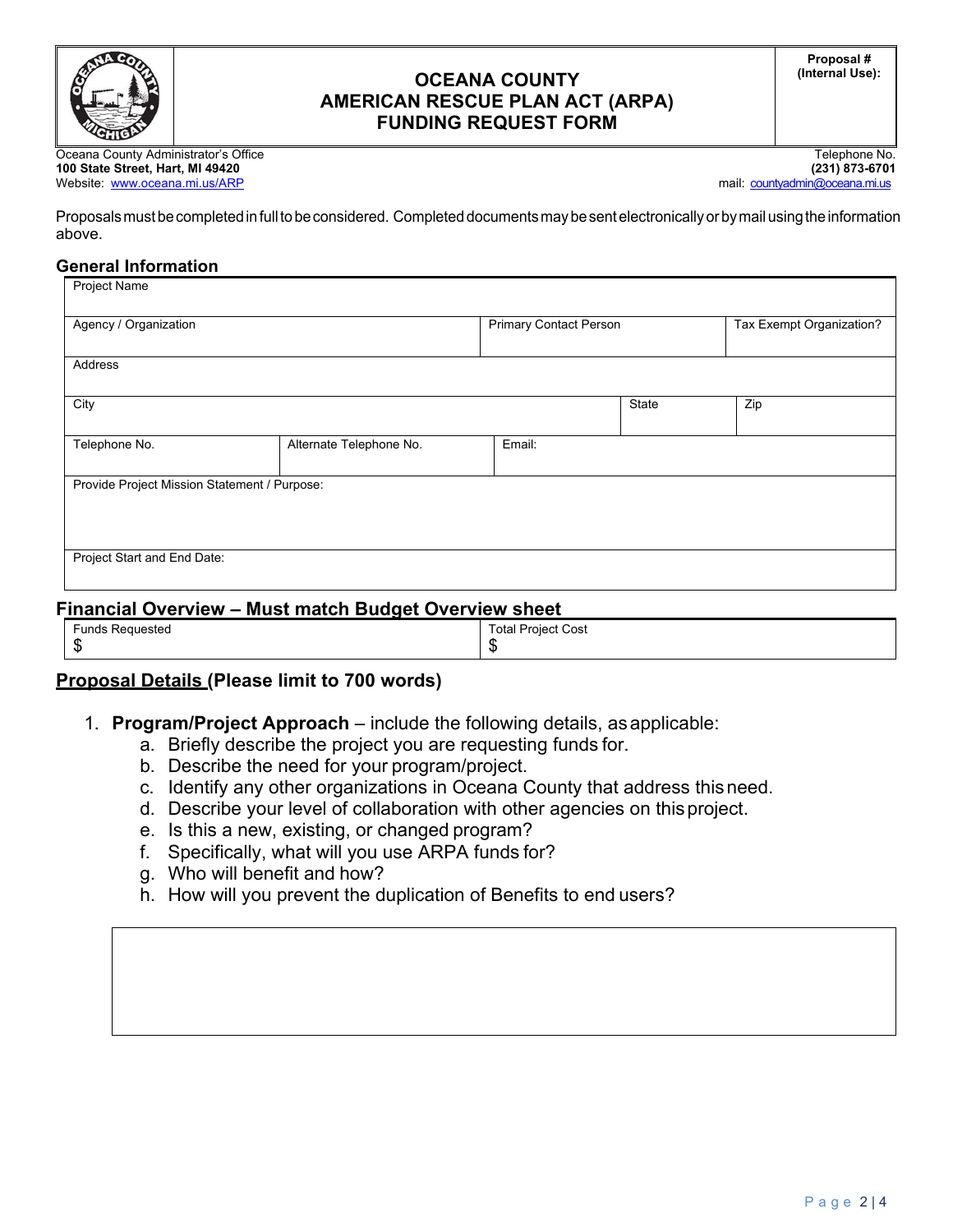## **2. Project Outcomes**

a. Describe two anticipated measurable outcomes for your proposed project/program.

### **3. Agency/Organization Type and Auditing and Fiscal Controls**

- a. Describe the agency/organization's entity type (governmental agency/department, nonprofit corporation, for-profit corporation, partnership, LLC, etc.)
- b. Briefly describe your agency/organization's fiscal oversight / internal controls to minimize opportunities for fraud, waste and mismanagement.
- c. How does your agency/organization plan to segregate ARPA funds from other agency funds for purposes of identification, tracking, reporting and audit?

## **4. Contingency Plan**

a. If your request is not fully funded, what adjustments are you prepared to make?

# **5. Project Budget**

- a. Briefly explain project revenues and expenses related to this proposal. This should match with the Budget Overview (page 4).
- b. Be specific about how ARPA dollars would be spent.

### **6. Letters of Support (optional)**

a. Please provide any letters of support from stakeholders impacted or interested in your project.

Submit any letters as additional attachments with the application.